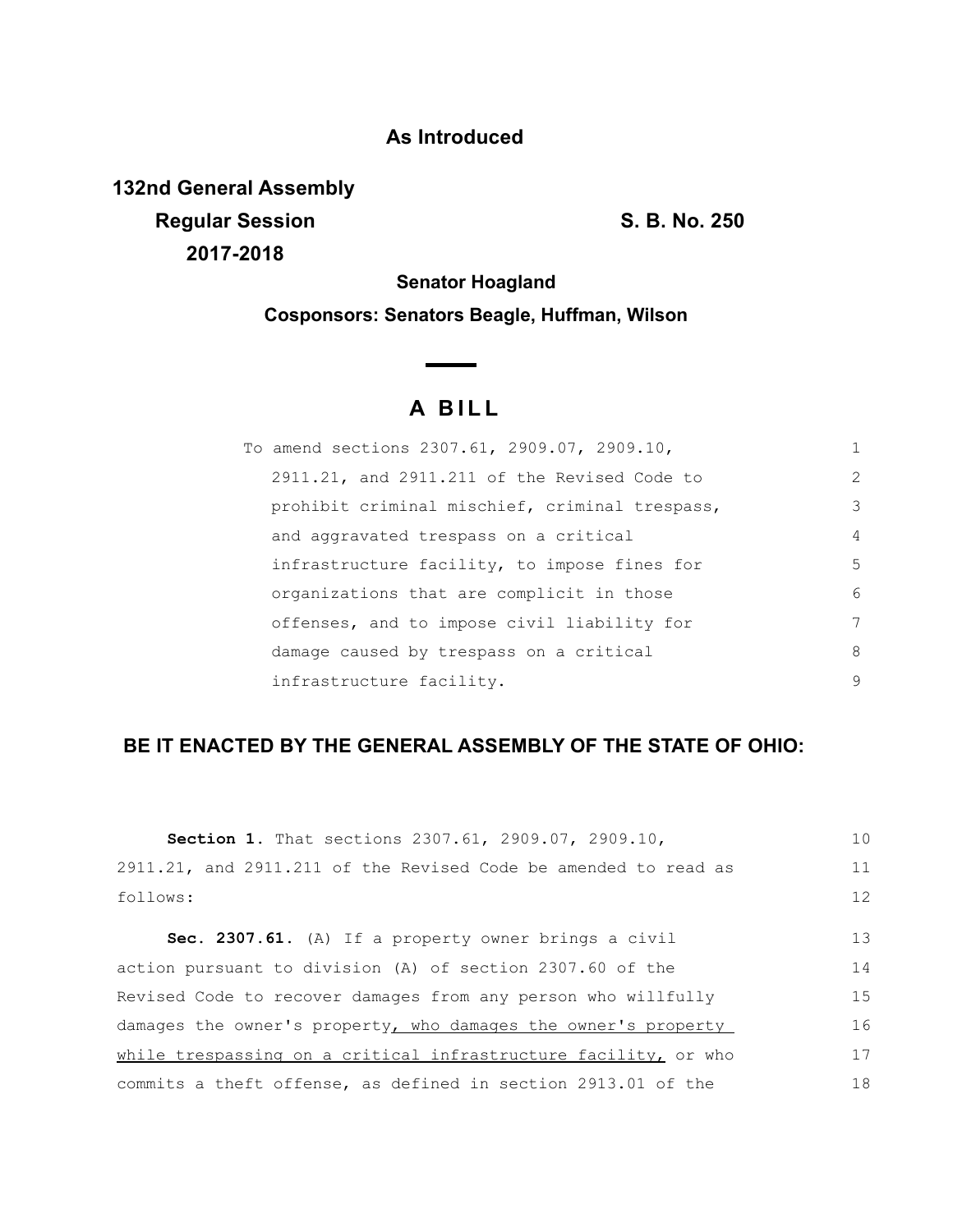Revised Code, involving the owner's property, the property owner may recover as follows: (1) In the civil action, the property owner may elect to recover moneys as described in division (A)(1)(a) or (b) of this section: (a) Compensatory damages that may include, but are not limited to, the value of the property and liquidated damages in whichever of the following amounts applies: (i) Fifty dollars, if the value of the property was fifty dollars or less at the time it was willfully damaged, was damaged by trespass on a critical infrastructure facility, or was the subject of a theft offense; (ii) One hundred dollars, if the value of the property was more than fifty dollars, but not more than one hundred dollars, at the time it was willfully damaged, was damaged by trespass on a critical infrastructure facility, or was the subject of a theft offense; (iii) One hundred fifty dollars, if the value of the property was more than one hundred dollars at the time it was willfully damaged, was damaged by trespass on a critical infrastructure facility, or was the subject of a theft offense. (b) Liquidated damages in whichever of the following amounts is greater: (i) Two hundred dollars; (ii) Three times the value of the property at the time it was willfully damaged, was damaged by trespass on a critical infrastructure facility, or was the subject of a theft offense, irrespective of whether the property is recovered by way of 19 20 21 22 23 24 25 26 27 28 29 30 31 32 33 34 35 36 37 38 39 40 41 42 43 44 45 46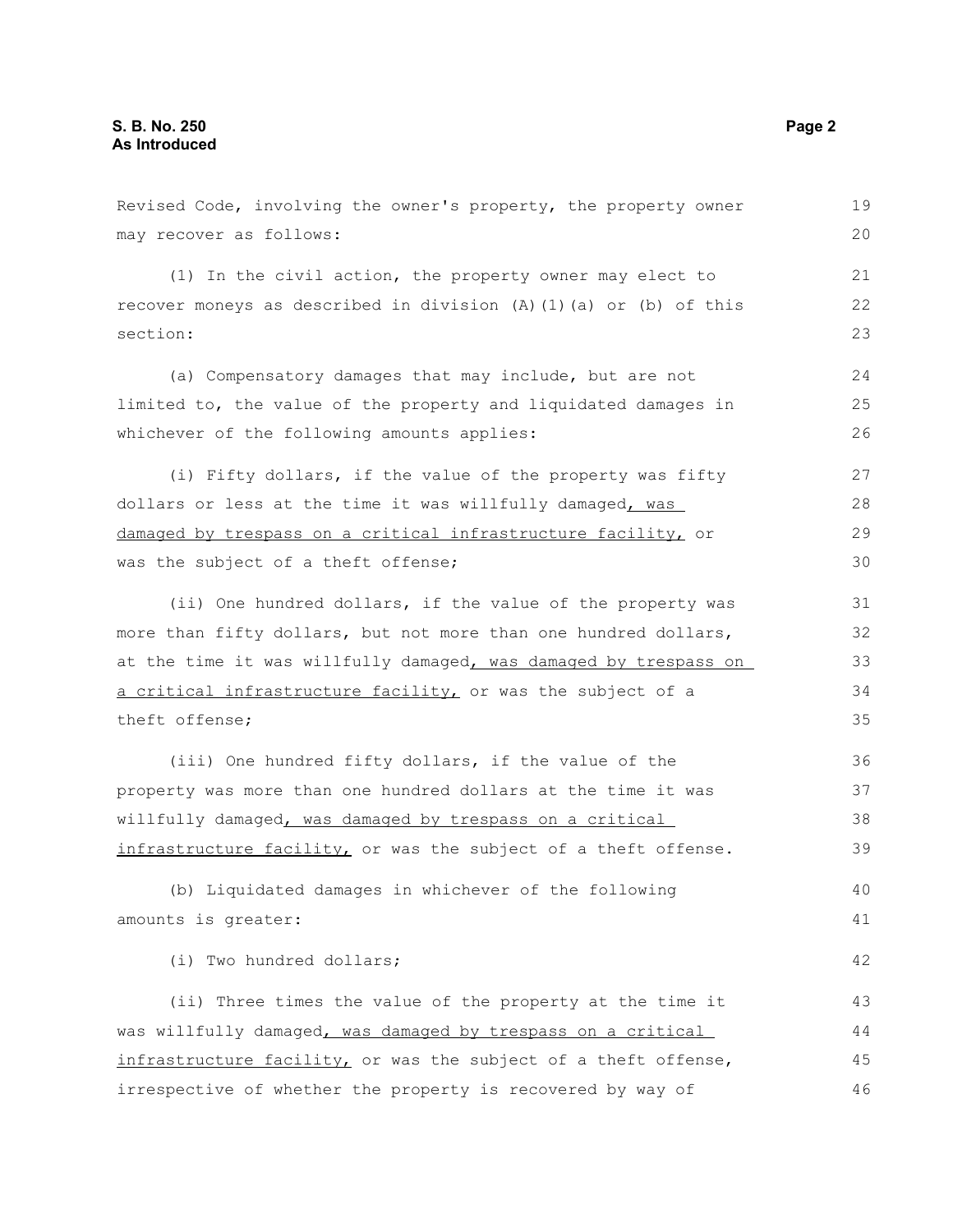replevin or otherwise, is destroyed or otherwise damaged, is modified or otherwise altered, or is resalable at its full market price. This division does not apply to a check, negotiable order of withdrawal, share draft, or other negotiable instrument that was returned or dishonored for insufficient funds by a financial institution if the check, negotiable order of withdrawal, share draft, or other negotiable instrument was presented by an individual borrower to a licensee under sections 1321.35 to 1321.48 of the Revised Code for a loan transaction. 47 48 49 50 51 52 53 54 55

(2) In a civil action in which the value of the property that was willfully damaged, was damaged by trespass on a critical infrastructure facility, or was the subject of a theft offense is less than five thousand dollars, the property owner may recover damages as described in division (A)(1)(a) or (b) of this section and additionally may recover the reasonable administrative costs, if any, of the property owner that were incurred in connection with actions taken pursuant to division (A)(2) of this section, the cost of maintaining the civil action, and reasonable attorney's fees, if all of the following apply: 56 57 58 59 60 61 62 63 64 65 66

(a) The property owner, at least thirty days prior to the filing of the civil action, serves a written demand for payment of moneys as described in division  $(A)$   $(1)$   $(a)$  of this section and the reasonable administrative costs, if any, of the property owner that have been incurred in connection with actions taken pursuant to division (A)(2) of this section, upon the person who willfully damaged the property, trespassed on a critical infrastructure facility, or committed the theft offense. 67 68 69 70 71 72 73 74

(b) The demand conforms to the requirements of division (C) of this section and is sent by certified mail, return 75 76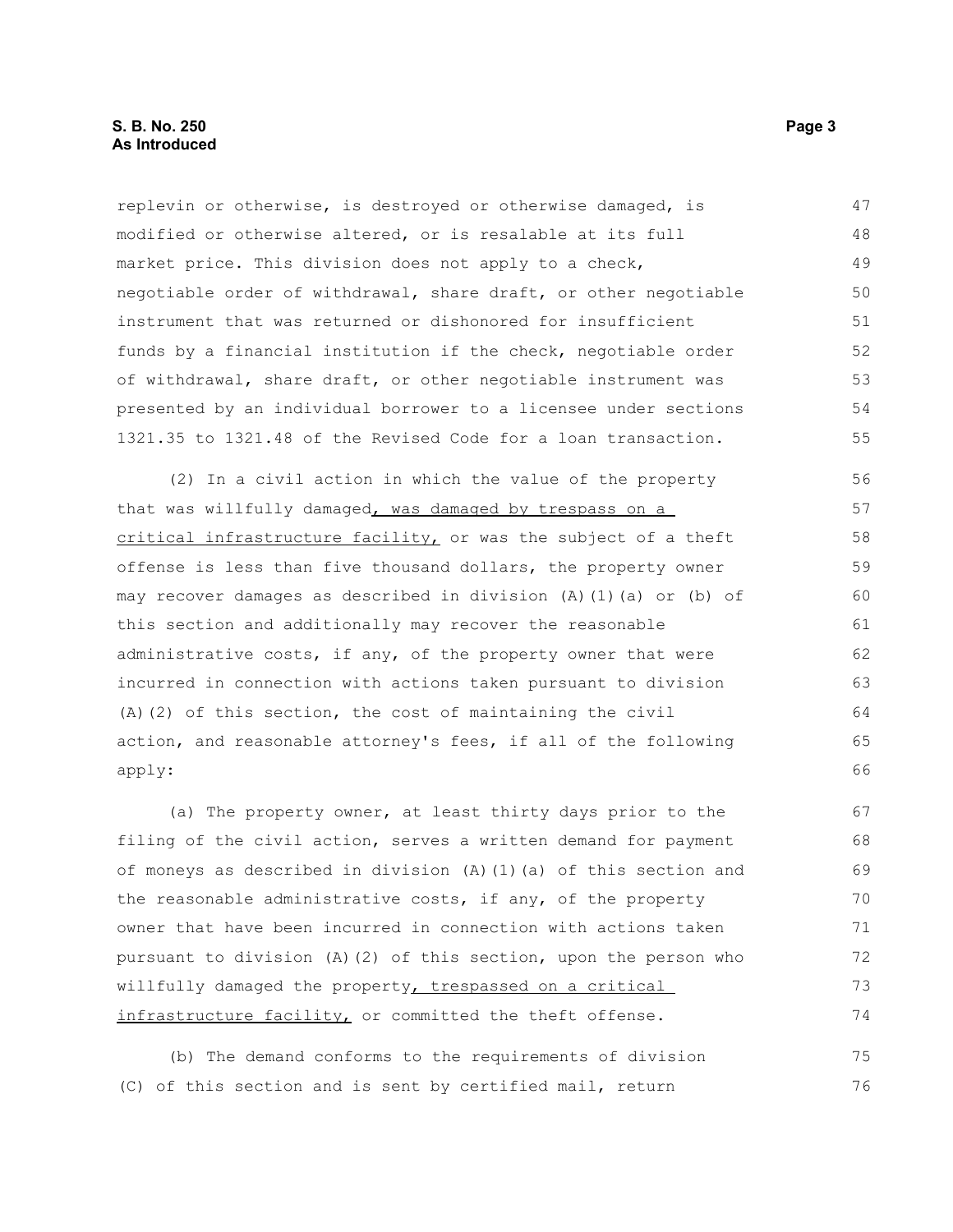receipt requested.

(c) Either the person who willfully damaged the property trespassed on a critical infrastructure facility, or committed the theft offense does not make payment to the property owner of the amount specified in the demand within thirty days after the date of its service upon that person and does not enter into an agreement with the property owner during that thirty-day period for that payment or the person who willfully damaged the property, trespassed on a critical infrastructure facility, or committed the theft offense enters into an agreement with the property owner during that thirty-day period for that payment but does not make that payment in accordance with the agreement. 78 79 80 81 82 83 84 85 86 87 88

(3) A person or organization that compensates or repays a person for trespass on a critical infrastructure facility may be held vicariously liable for any judgment the property owner obtains against the person who trespassed on the facility.

(B) If a property owner who brings a civil action pursuant to division (A) of section 2307.60 of the Revised Code to recover damages for willful damage to property, for damage caused by trespass on a critical infrastructure facility, or for a theft offense attempts to collect the reasonable administrative costs, if any, of the property owner that have been incurred in connection with actions taken pursuant to division (A)(2) of this section, the cost of maintaining the civil action, and reasonable attorney's fees under authority of that division and if the defendant prevails in the civil action, the defendant may recover from the property owner reasonable attorney's fees, the cost of defending the civil action, and any compensatory damages that may be proven. 93 94 95 96 97 98 99 100 101 102 103 104 105

(C) For purposes of division (A)(2) of this section, a 106

77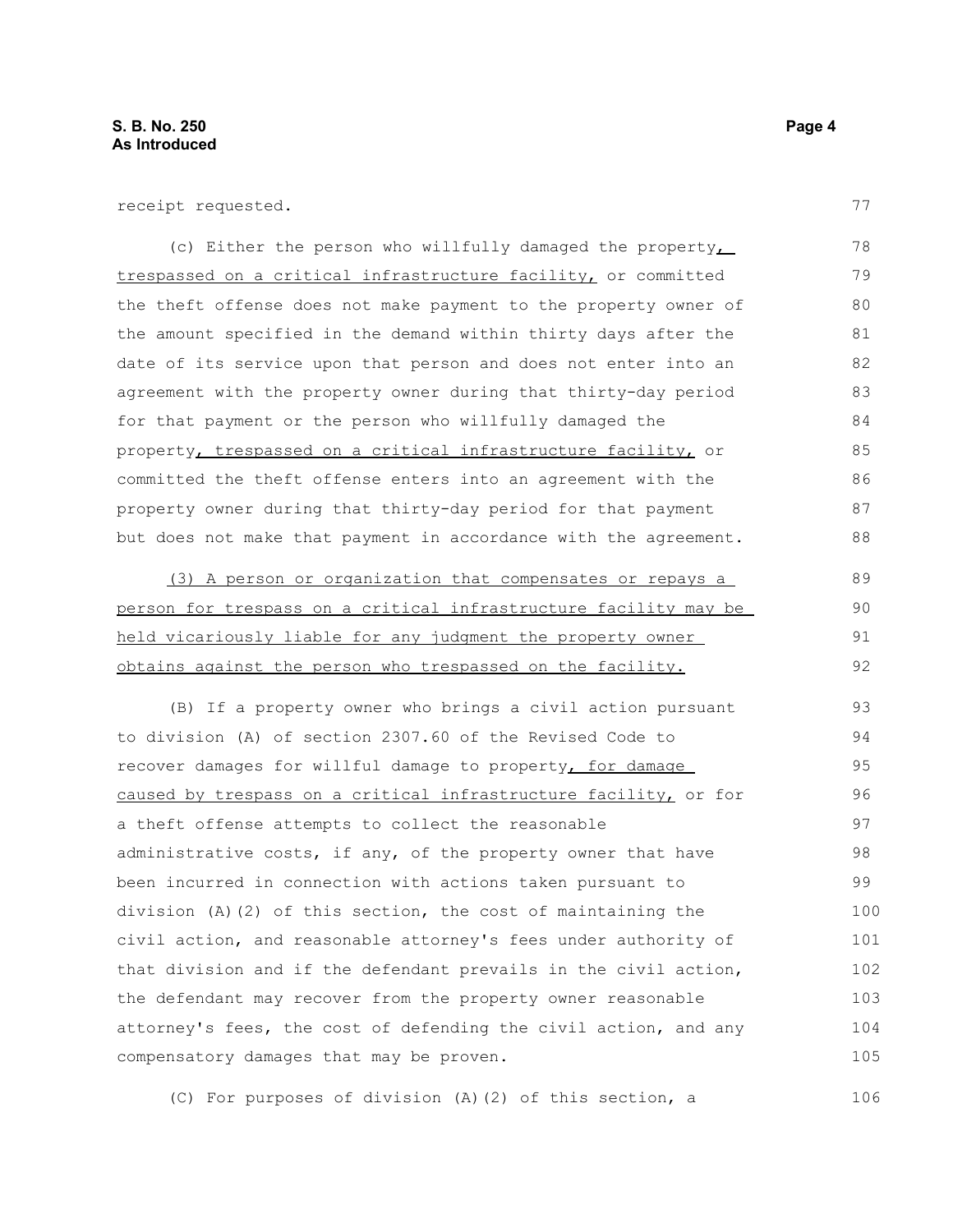written demand for payment shall include a conspicuous notice to the person upon whom the demand is to be served that indicates all of the following: (1) The willful property damage, trespass on a critical infrastructure facility, or theft offense that the person allegedly committed; (2) That, if the person makes payment of the amount specified in the demand within thirty days after its service upon the person or enters into an agreement with the property owner during that thirty-day period for that payment and makes that payment in accordance with the agreement, the person cannot be sued by the property owner in a civil action in relation to the willful property damage, trespass on a critical infrastructure facility, or theft offense; (3) That, if the person fails to make payment of the amount specified in the demand within thirty days after the date of its service upon the person and fails to enter into an agreement for that payment with the property owner during that thirty-day period or enters into an agreement for that payment with the property owner during that thirty-day period but does not make that payment in accordance with the agreement, the person may be sued in a civil action in relation to the willful property damage, trespass on a critical infrastructure facility, or theft offense; (4) The potential judgment that the person may be required to pay if the person is sued in a civil action in relation to the willful property damage, trespass on a critical infrastructure facility, or theft offense and judgment is 107 108 109 110 111 112 113 114 115 116 117 118 119 120 121 122 123 124 125 126 127 128 129 130 131 132 133 134

rendered against the person in that civil action;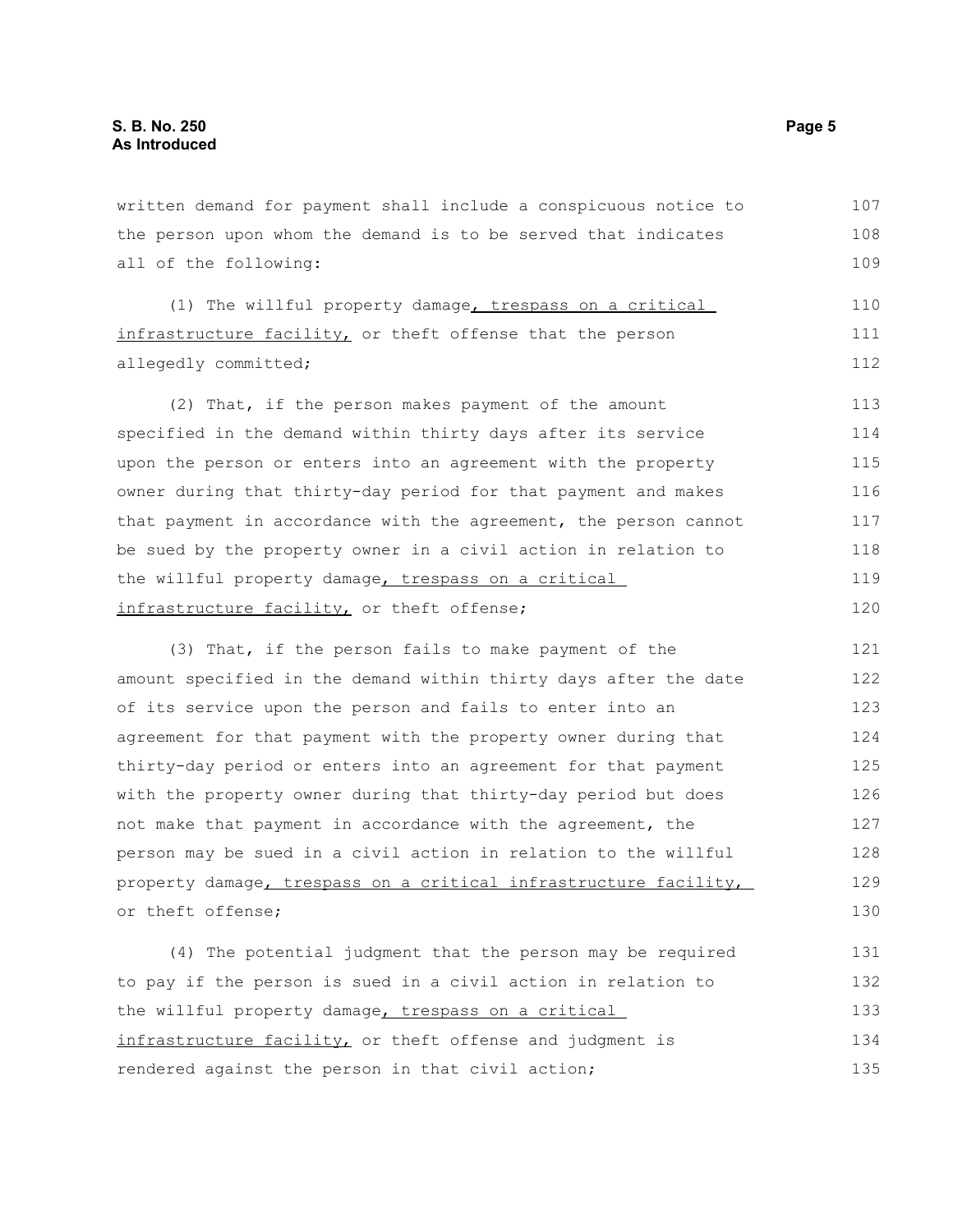#### **S. B. No. 250 Page 6 As Introduced**

(5) That, if the person is sued in a civil action by the property owner in relation to the willful property damage, trespass on a critical infrastructure facility, or theft offense, if the civil action requests that the person be required to pay the reasonable administrative costs, if any, of the property owner that have been incurred in connection with actions taken pursuant to division (A)(2) of this section, the cost of maintaining the action, and reasonable attorney's fees, and if the person prevails in the civil action, the person may recover from the property owner reasonable attorney's fees, the cost of defending the action, and any compensatory damages that can be proved. 136 137 138 139 140 141 142 143 144 145 146 147

(D) If a property owner whose property was willfully damaged, was damaged by trespass on a critical infrastructure facility, or was the subject of a theft offense serves a written demand for payment upon a person who willfully damaged the property, trespassed on a critical infrastructure facility, or committed the theft offense and if the person makes payment of the amount specified in the demand within thirty days after the date of its service upon the person or the person enters into an agreement with the property owner during that thirty-day period for that payment and makes payment in accordance with the agreement, the property owner shall not file a civil action against the person in relation to the willful property damage, trespass on a critical infrastructure facility, or theft offense. 148 149 150 151 152 153 154 155 156 157 158 159 160 161

(E) If a property owner whose property was willfully damaged, was damaged by trespass on a critical infrastructure facility, or was the subject of a theft offense serves a written demand for payment upon a person who willfully damaged the property, trespassed on a critical infrastructure facility, or 162 163 164 165 166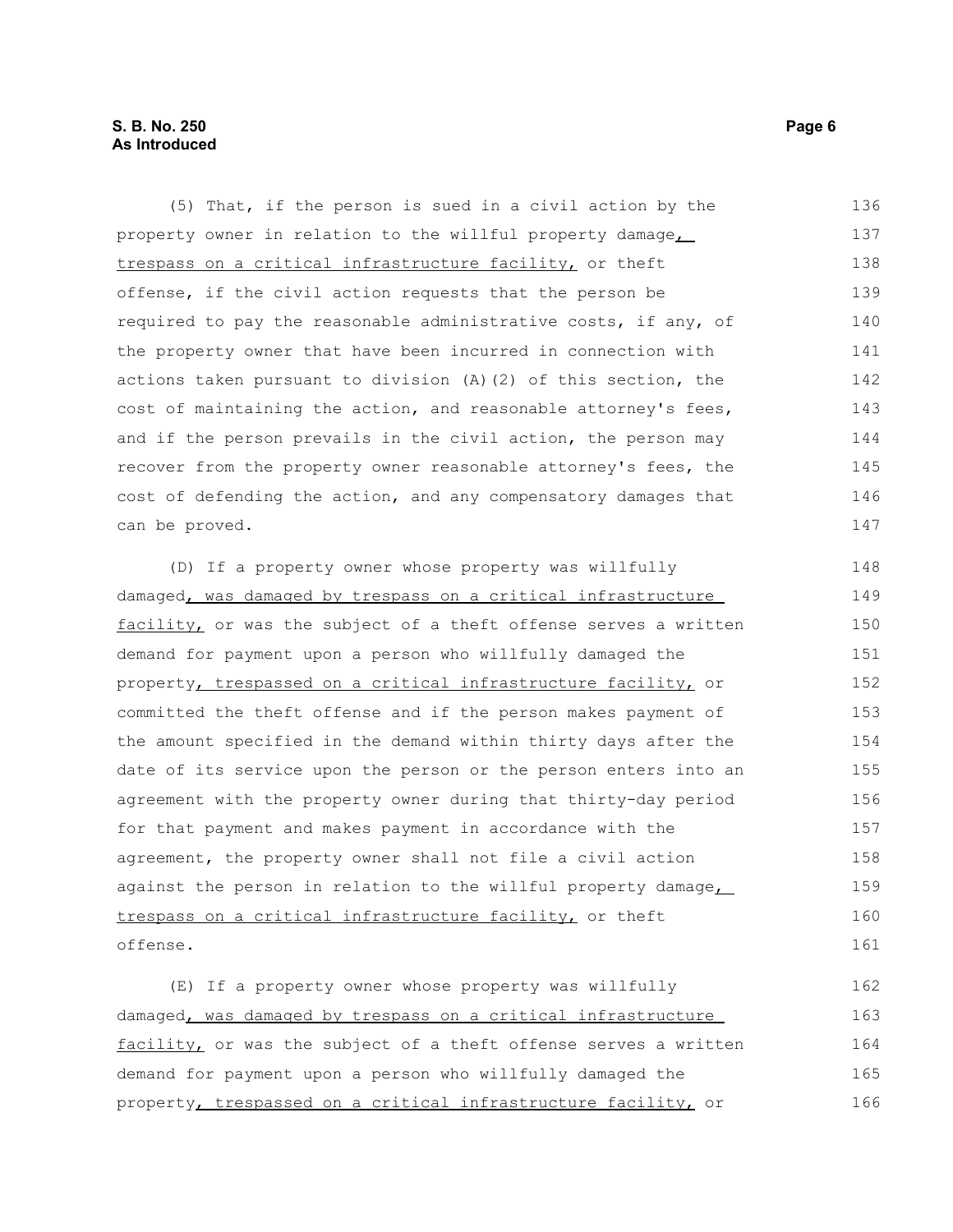committed the theft offense and if the person, within thirty days after the date of service of the demand upon the person, enters into an agreement with the property owner for the payment of the amount specified in the demand but does not make that payment in accordance with the agreement, the time between the entering of the agreement and the failure to make that payment shall not be computed as any part of the period within which a civil action based on the willful property damage, trespass on a critical infrastructure facility, or theft offense must be brought under the Revised Code. 167 168 169 170 171 172 173 174 175 176

(F) A civil action to recover damages for willful property damage, for trespass on a critical infrastructure facility, or for a theft offense may be joined with a civil action that is brought pursuant to Chapter 2737. of the Revised Code to recover the property. If the two actions are joined, any compensatory damages recoverable by the property owner shall be limited to the value of the property. 177 178 179 180 181 182 183

(G)(1) In a civil action to recover damages for willful property damage, for trespass on a critical infrastructure facility, or for a theft offense, the trier of fact may determine that an owner's property was willfully damaged or damaged by trespass or that a theft offense involving the owner's property has been committed, whether or not any person has pleaded guilty to or has been convicted of any criminal offense or has been adjudicated a delinquent child in relation to any act involving the owner's property. 184 185 186 187 188 189 190 191 192

(2) This section does not affect the prosecution of any criminal action or proceeding or any action to obtain a delinquent child adjudication in connection with willful property damage, trespass on a critical infrastructure facility, 193 194 195 196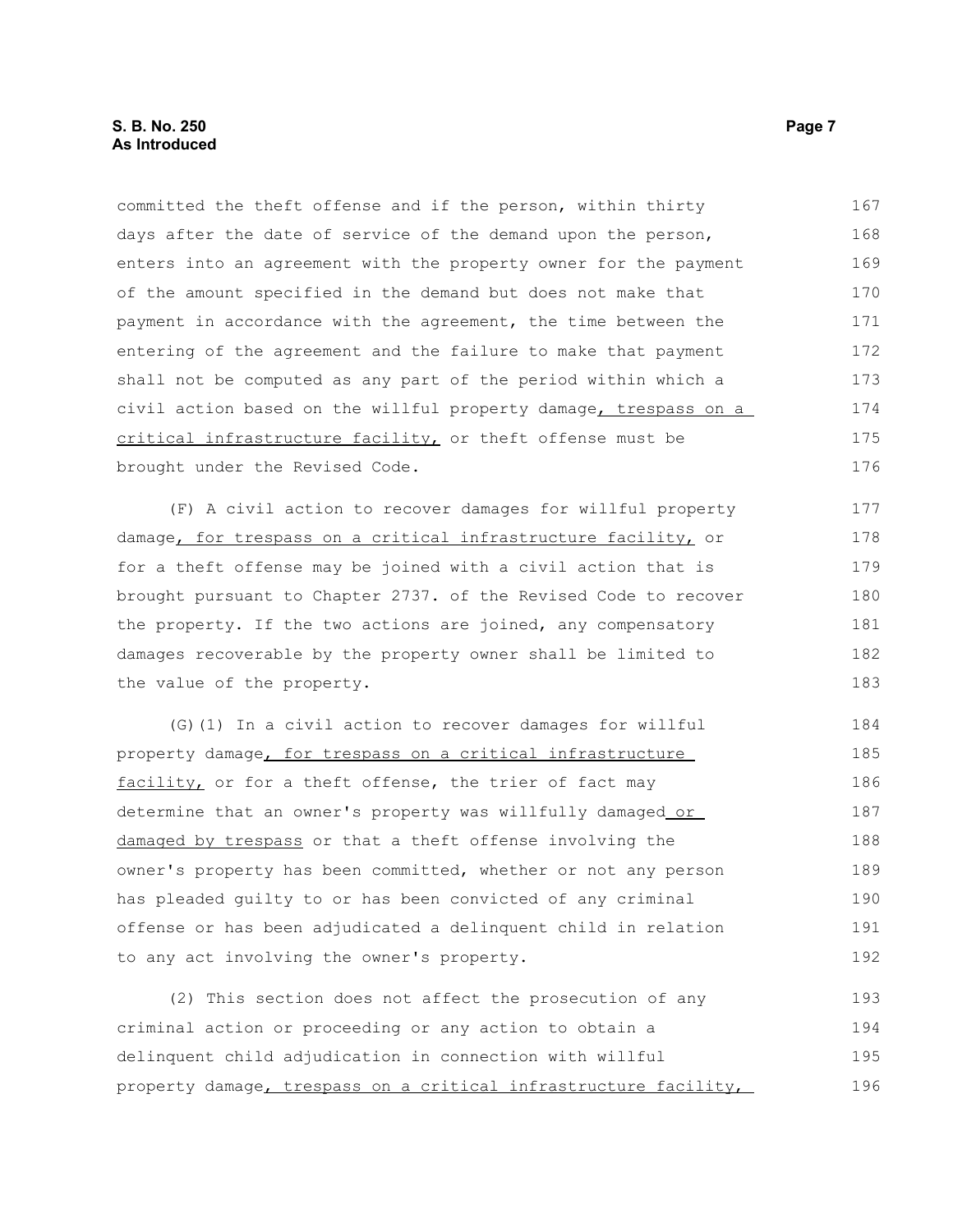or a theft offense. (H) As used in this section: (1) "Administrative costs" includes the costs of written demands for payment and associated postage under division (A)(2) of this section. (2) "Value of the property" means one of the following: (a) The retail value of any property that is offered for sale by a mercantile establishment, irrespective of whether the property is destroyed or otherwise damaged, is modified or otherwise altered, or otherwise is not resalable at its full market price; (b) The face value of any check or other negotiable instrument that is not honored due to insufficient funds in the drawer's account, the absence of any drawer's account, or another reason, and all charges imposed by a bank, savings and loan association, credit union, or other financial institution upon the holder of the check or other negotiable instrument; (c) The replacement value of any property not described in division (H)(1) or (2) of this section. (3) "Critical infrastructure facility" has the same meaning as in section 2911.21 of the Revised Code. (4) "Organization" has the same meaning as in section 2901.23 of the Revised Code. **Sec. 2909.07.** (A) No person shall: (1) Without privilege to do so, knowingly move, deface, damage, destroy, or otherwise improperly tamper with either of the following: 197 198 199 200 201 202 203 204 205 206 207 208 209 210 211 212 213 214 215 216 217 218 219 220 221 222 223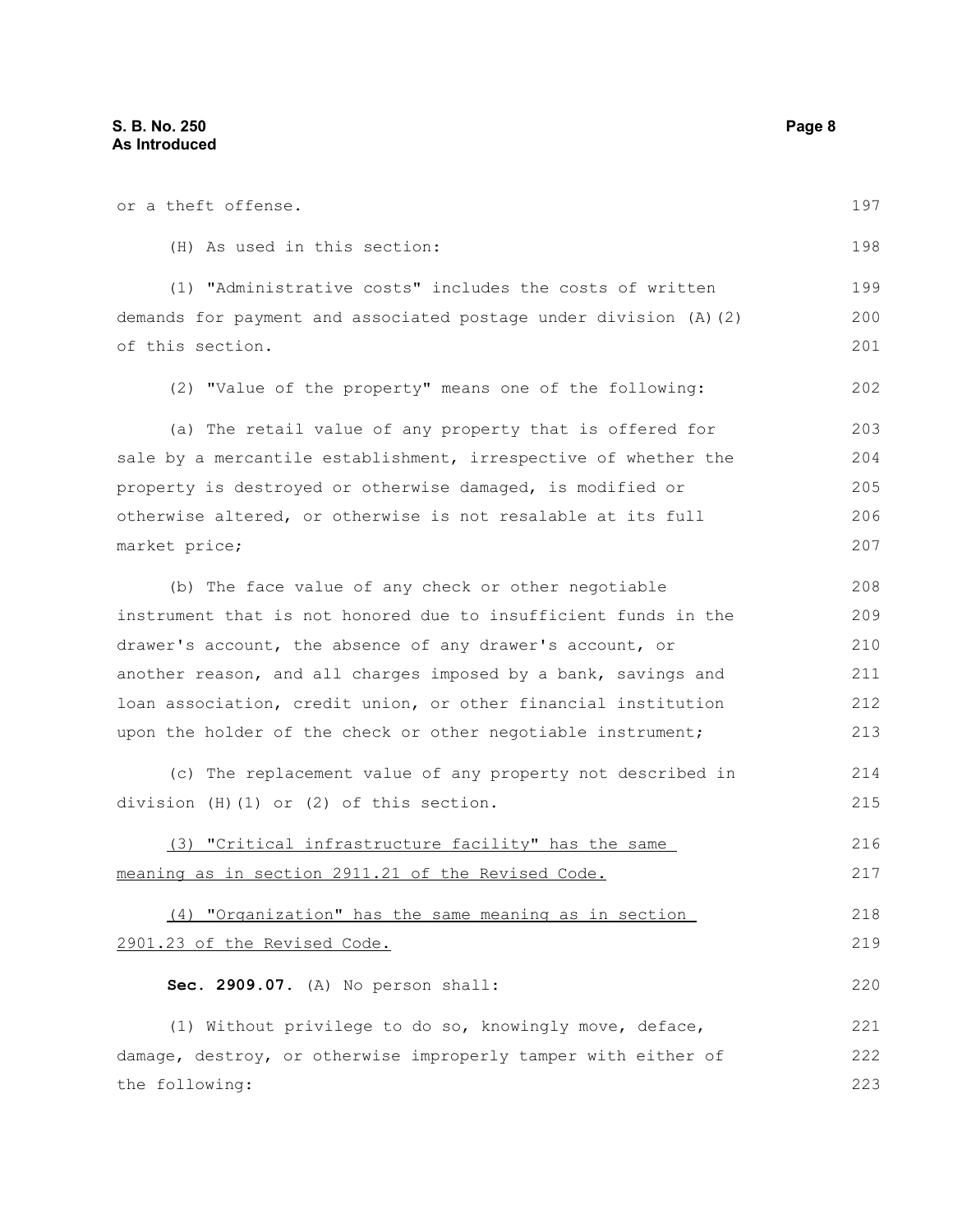(a) The property of another;

(b) One's own residential real property with the purpose to decrease the value of or enjoyment of the residential real property, if both of the following apply: (i) The residential real property is subject to a mortgage. (ii) The person has been served with a summons and complaint in a pending residential mortgage loan foreclosure action relating to that real property. As used in this division, 225 226 227 228 229 230 231 232

"pending" includes the time between judgment entry and confirmation of sale. (2) With purpose to interfere with the use or enjoyment of 233 234 235

property of another, employ a tear gas device, stink bomb, smoke generator, or other device releasing a substance that is harmful or offensive to persons exposed or that tends to cause public alarm;

(3) Without privilege to do so, knowingly move, deface, damage, destroy, or otherwise improperly tamper with a bench mark, triangulation station, boundary marker, or other survey station, monument, or marker; 240 241 242 243

(4) Without privilege to do so, knowingly move, deface, damage, destroy, or otherwise improperly tamper with any safety device, the property of another, or the property of the offender when required or placed for the safety of others, so as to destroy or diminish its effectiveness or availability for its intended purpose;

(5) With purpose to interfere with the use or enjoyment of the property of another, set a fire on the land of another or place personal property that has been set on fire on the land of 250 251 252

224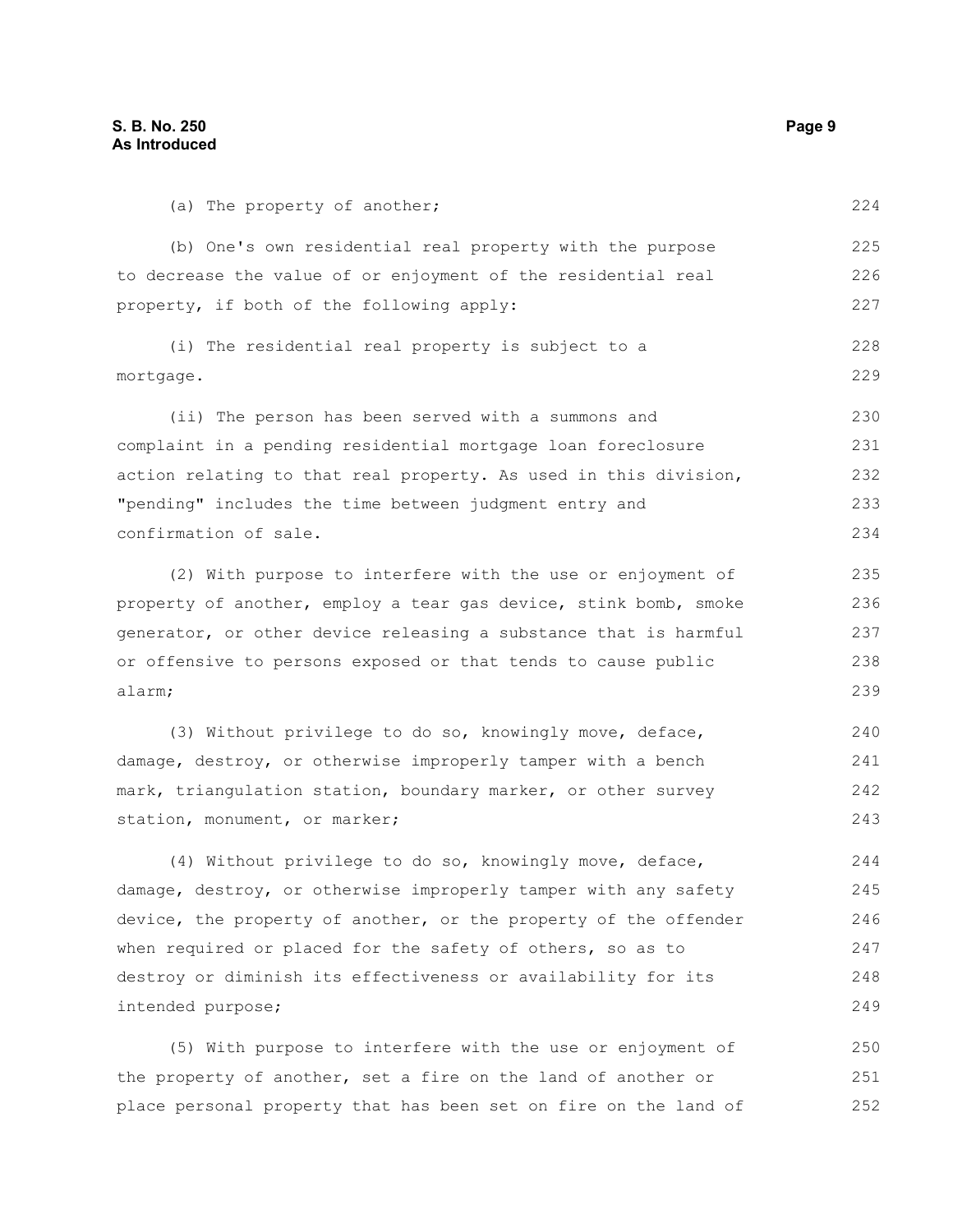another, which fire or personal property is outside and apart from any building, other structure, or personal property that is on that land; 253 254 255

(6) Without privilege to do so, and with intent to impair the functioning of any computer, computer system, computer network, computer software, or computer program, knowingly do any of the following: 256 257 258 259

(a) In any manner or by any means, including, but not limited to, computer hacking, alter, damage, destroy, or modify a computer, computer system, computer network, computer software, or computer program or data contained in a computer, computer system, computer network, computer software, or computer program; 260 261 262 263 264 265

(b) Introduce a computer contaminant into a computer, computer system, computer network, computer software, or computer program. 266 267 268

(7) Without privilege to do so, knowingly deface, damage, destroy, or tamper with a critical infrastructure facility, or otherwise impede or inhibit the facility's operations. 269 270 271

(B) As used in this section $\tau$ :

(1) "safety Safety device" means any fire extinguisher, fire hose, or fire axe, or any fire escape, emergency exit, or emergency escape equipment, or any life line, life-saving ring, life preserver, or life boat or raft, or any alarm, light, flare, signal, sign, or notice intended to warn of danger or emergency, or intended for other safety purposes, or any guard railing or safety barricade, or any traffic sign or signal, or any railroad grade crossing sign, signal, or gate, or any first aid or survival equipment, or any other device, apparatus, or 273 274 275 276 277 278 279 280 281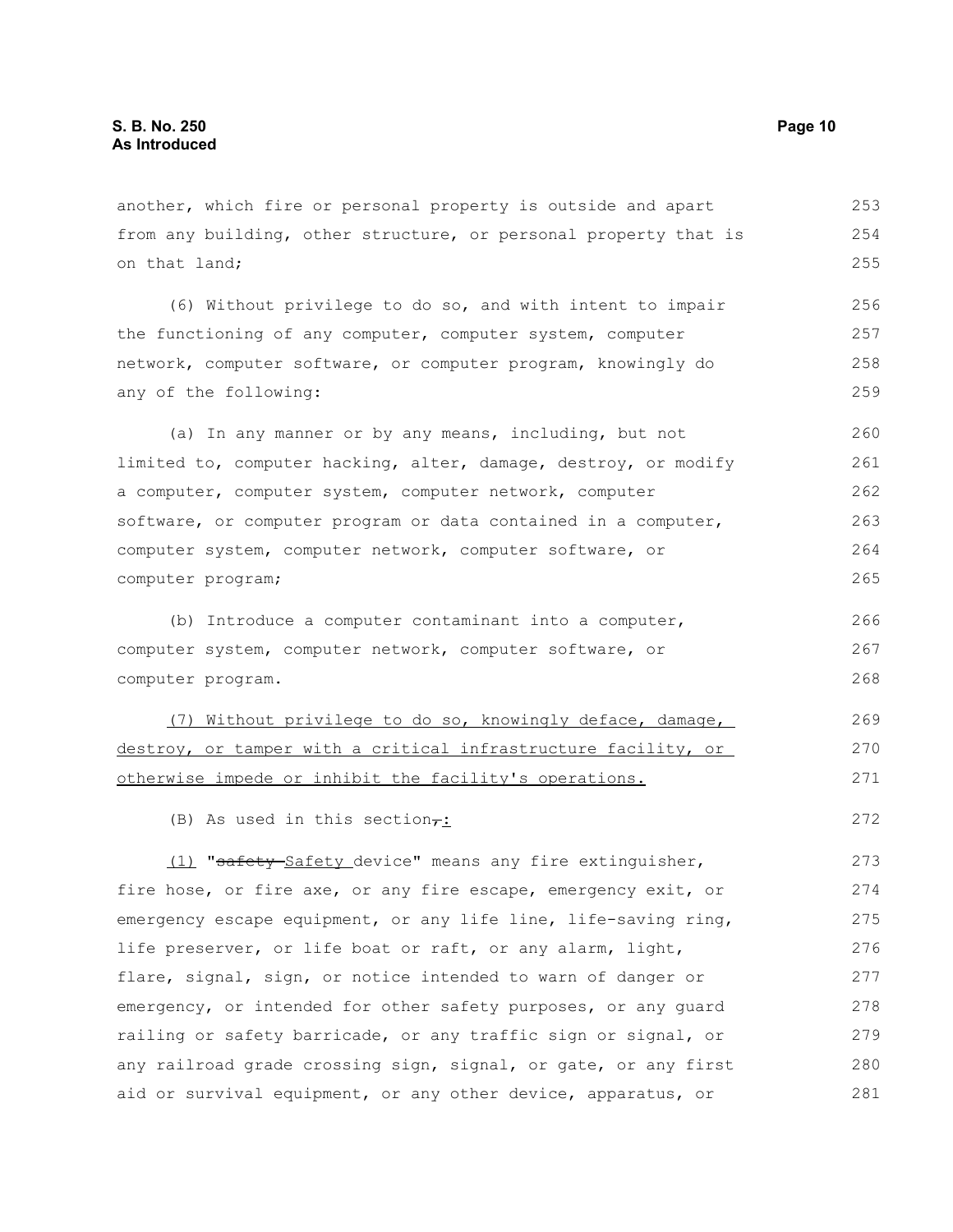equipment intended for protecting or preserving the safety of persons or property. (2) "Critical infrastructure facility" has the same meaning as in section 2911.21 of the Revised Code. (3) "Organization" has the same meaning as in section 2901.23 of the Revised Code. (C)(1) Whoever violates this section is guilty of criminal mischief, and shall be punished as provided in division  $(C)(2)$ ,  $er-(3)$ , or  $(4)$  of this section. (2) Except as otherwise provided in this division, criminal mischief committed in violation of division (A)(1),  $(2)$ ,  $(3)$ ,  $(4)$ , or  $(5)$  of this section is a misdemeanor of the third degree. Except as otherwise provided in this division, if the violation of division  $(A)$   $(1)$ ,  $(2)$ ,  $(3)$ ,  $(4)$ , or  $(5)$  of this section creates a risk of physical harm to any person, criminal mischief committed in violation of division  $(A)$   $(1)$ ,  $(2)$ ,  $(3)$ , (4), or (5) of this section is a misdemeanor of the first degree. If the property involved in the violation of division (A)(1), (2), (3), (4), or (5) of this section is an aircraft, an aircraft engine, propeller, appliance, spare part, fuel, lubricant, hydraulic fluid, any other equipment, implement, or material used or intended to be used in the operation of an aircraft, or any cargo carried or intended to be carried in an aircraft, criminal mischief committed in violation of division  $(A)$   $(1)$ ,  $(2)$ ,  $(3)$ ,  $(4)$ , or  $(5)$  of this section is one of the following: (a) If the violation creates a risk of physical harm to any person, except as otherwise provided in division (C)(2)(b) 282 283 284 285 286 287 288 289 290 291 292 293 294 295 296 297 298 299 300 301 302 303 304 305 306 307 308 309

of this section, criminal mischief committed in violation of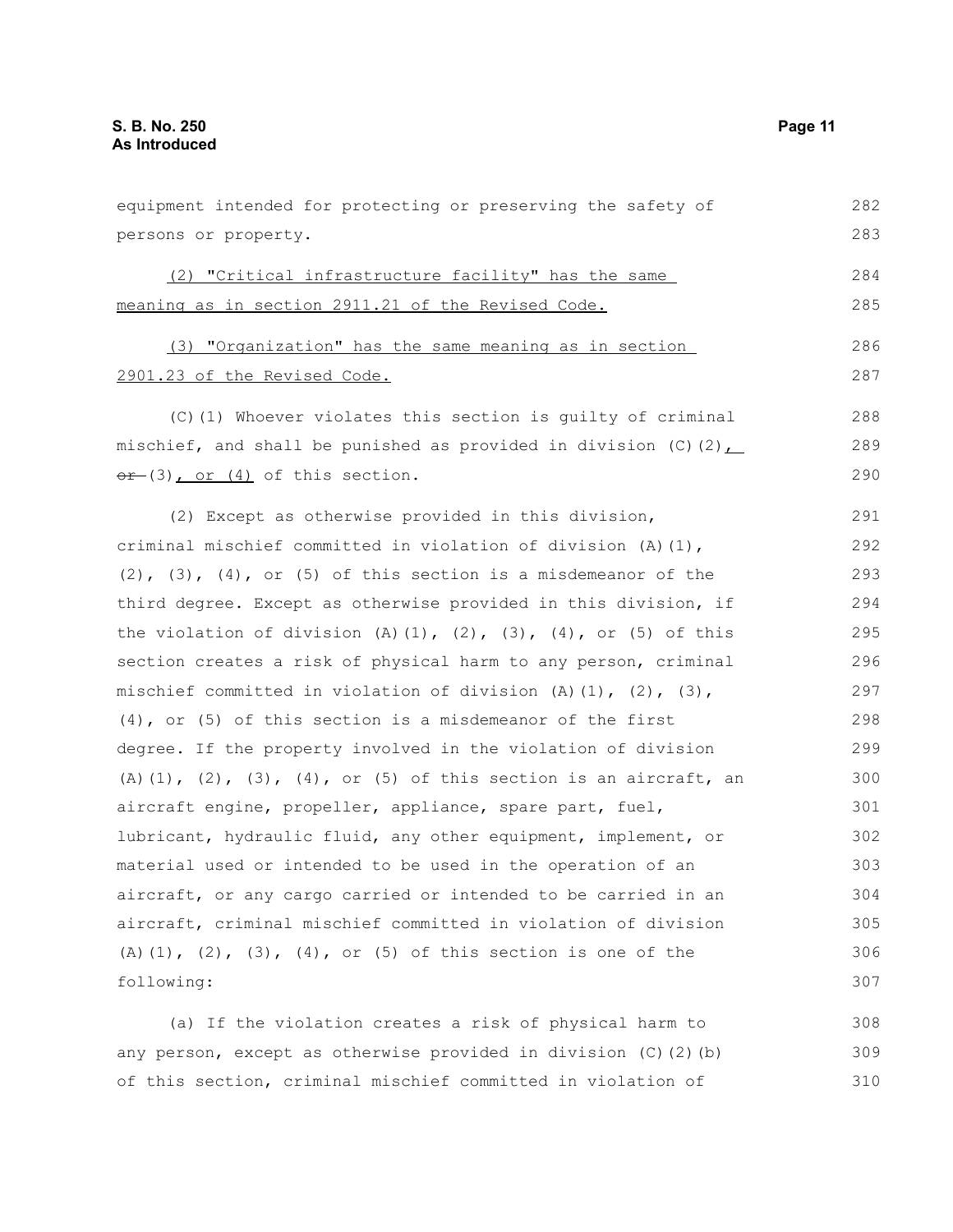division  $(A)$   $(1)$ ,  $(2)$ ,  $(3)$ ,  $(4)$ , or  $(5)$  of this section is a felony of the fifth degree. (b) If the violation creates a substantial risk of physical harm to any person or if the property involved in a violation of this section is an occupied aircraft, criminal mischief committed in violation of division  $(A)$   $(1)$ ,  $(2)$ ,  $(3)$ , (4), or (5) of this section is a felony of the fourth degree. (3) Except as otherwise provided in this division, criminal mischief committed in violation of division (A)(6) of this section is a misdemeanor of the first degree. Except as otherwise provided in this division, if the value of the computer, computer system, computer network, computer software, computer program, or data involved in the violation of division (A)(6) of this section or the loss to the victim resulting from the violation is one thousand dollars or more and less than ten thousand dollars, or if the computer, computer system, computer network, computer software, computer program, or data involved in the violation of division (A)(6) of this section is used or intended to be used in the operation of an aircraft and the violation creates a risk of physical harm to any person, criminal mischief committed in violation of division (A)(6) of this section is a felony of the fifth degree. If the value of the computer, computer system, computer network, computer software, computer program, or data involved in the violation of division (A)(6) of this section or the loss to the victim resulting from the violation is ten thousand dollars or more, or if the computer, computer system, computer network, computer software, computer program, or data involved in the violation of division (A)(6) of this section is used or intended to be used in the operation of an aircraft and the violation creates a substantial risk of physical harm to any person or the aircraft 311 312 313 314 315 316 317 318 319 320 321 322 323 324 325 326 327 328 329 330 331 332 333 334 335 336 337 338 339 340 341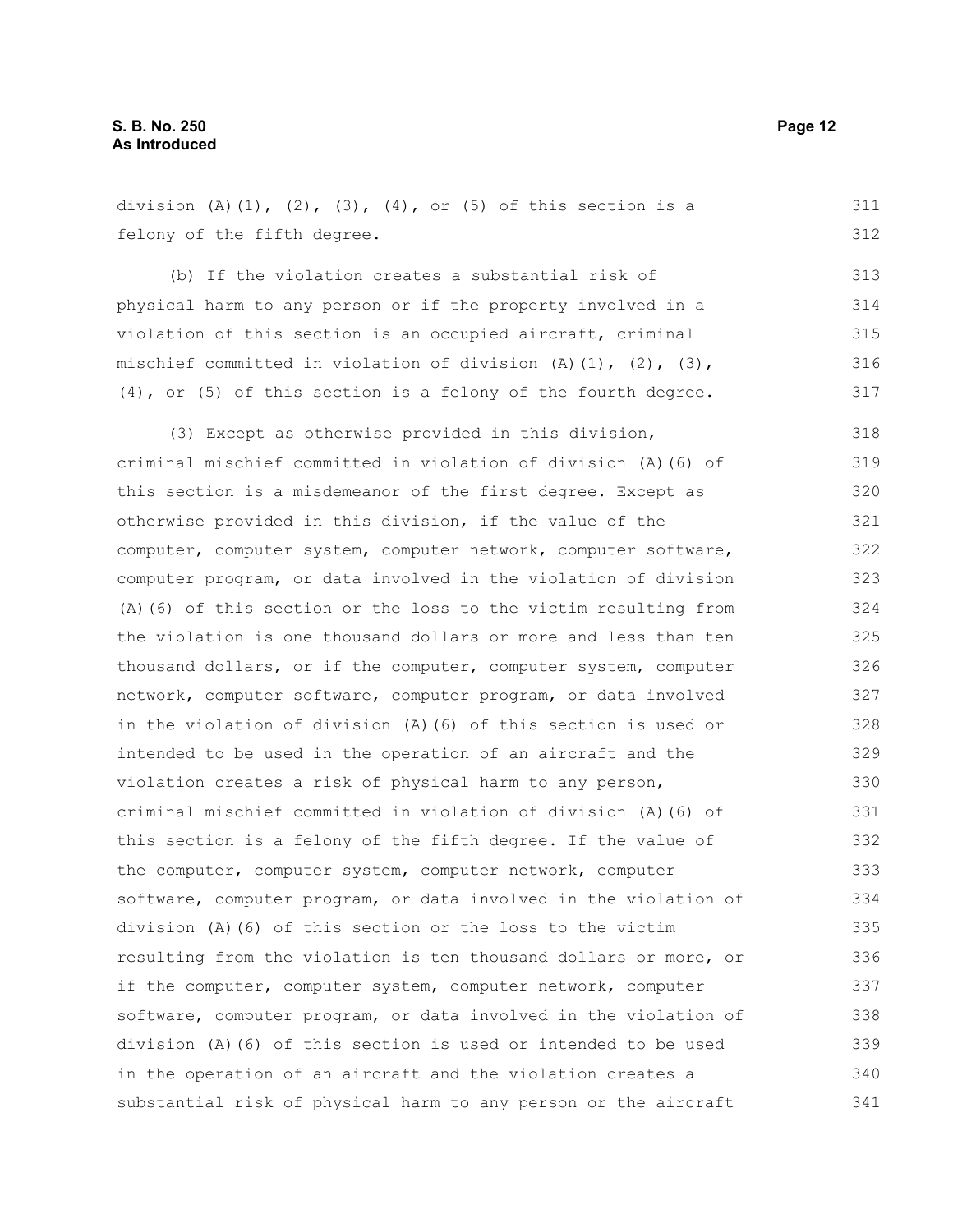in question is an occupied aircraft, criminal mischief committed in violation of division (A)(6) of this section is a felony of the fourth degree. (4) Criminal mischief committed in violation of division (A)(7) of this section is a felony of the first degree. Notwithstanding section 2929.31 of the Revised Code, any organization found guilty of complicity in a violation of that division under section 2923.03 of the Revised Code shall be punished with a fine that is ten times the maximum fine that can be imposed on an individual for a felony of the first degree. **Sec. 2909.10.** (A) No person shall knowingly, and by any means, drop or throw any object at, onto, or in the path of, any railroad rail, railroad track, locomotive, engine, railroad car, or other vehicle of a railroad company while such vehicle is on a railroad track. 342 343 344 345 346 347 348 349 350 351 352 353 354 355 356

(B) No person, without privilege to do so, shall climb upon or into any locomotive, engine, railroad car, or other vehicle of a railroad company when it is on a railroad track. 357 358 359

(C) No person, without privilege to do so, shall disrupt, delay, or prevent the operation of any train or other vehicle of a railroad company while such vehicle is on a railroad track. 360 361 362

#### (D) No person, without privilege to do so, shall knowinglyenter or remain on the land or premises of a railroad company. 363 364

(E) Whoever violates division (A) of this section is guilty of railroad vandalism. Whoever violates division (B) of this section is guilty of criminal trespass on a locomotive, engine, railroad car, or other railroad vehicle. Whoever violates division (C) of this section is guilty of interference with the operation of a train. 365 366 367 368 369 370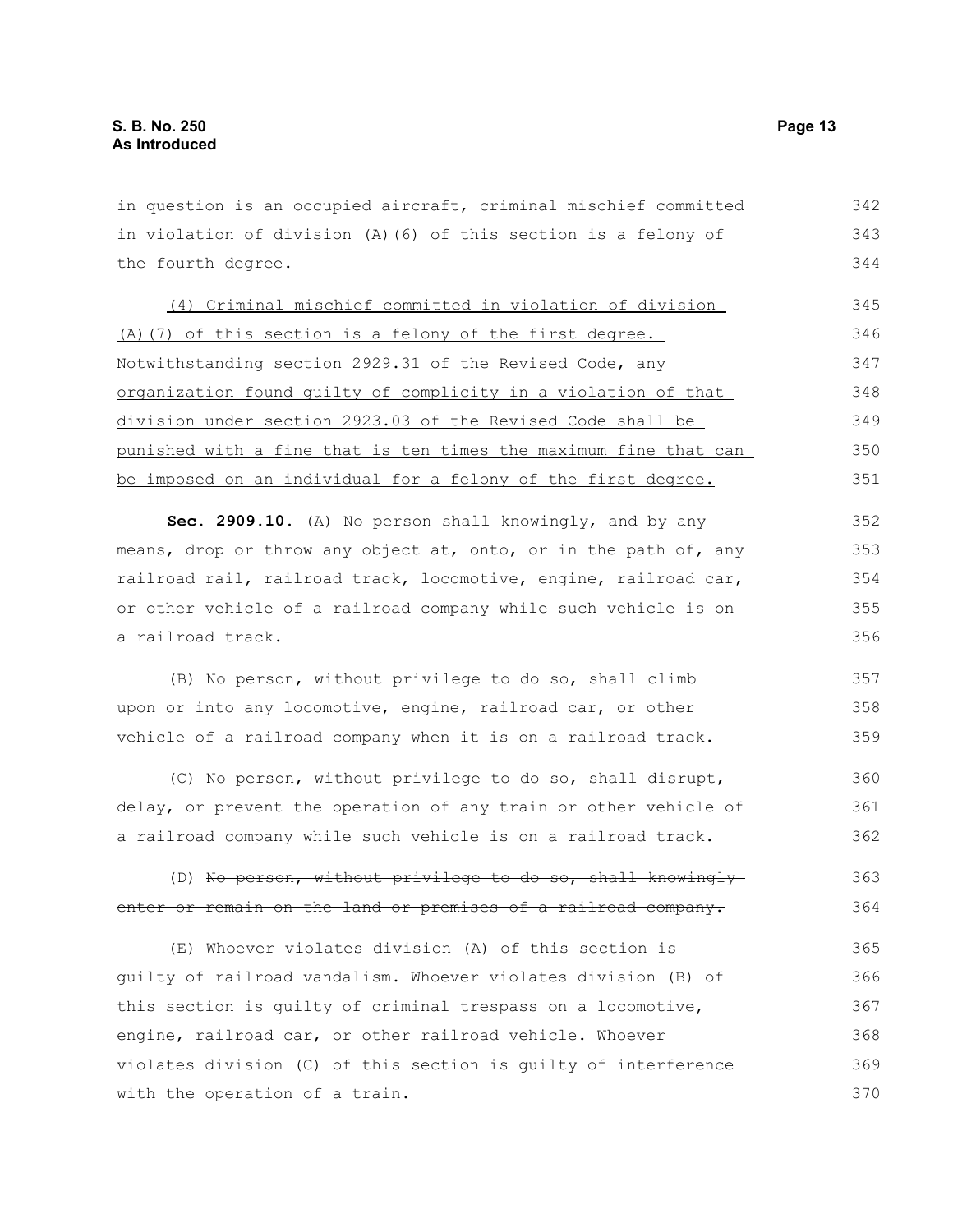Except as otherwise provided in this division, railroad vandalism; criminal trespass on a locomotive, engine, railroad car, or other railroad vehicle; and interference with the operation of a train each is a misdemeanor of the first degree. Except as otherwise provided in this division, if the violation of division (A), (B), or (C) of this section causes serious physical harm to property or creates a substantial risk of physical harm to any person, the violation is a felony of the fourth degree. Except as otherwise provided in this division, if the violation of division (A), (B), or (C) of this section causes physical harm to any person, the violation is a felony of the third degree. If the violation of division  $(A)$ ,  $(B)$ , or  $(C)$ of this section causes serious physical harm to any person, the violation is a felony of the second degree. (F) Whoever violates division (D) of this section is guilty of criminal trespass on the land or premises of a railroad company, a misdemeanor of the fourth degree. **Sec. 2911.21.** (A) No person, without privilege to do so, shall do any of the following: (1) Knowingly enter or remain on the land or premises of another; (2) Knowingly enter or remain on the land or premises of another, the use of which is lawfully restricted to certain persons, purposes, modes, or hours, when the offender knows the offender is in violation of any such restriction or is reckless in that regard; 371 372 373 374 375 376 377 378 379 380 381 382 383 384 385 386 387 388 389 390 391 392 393 394 395 396

(3) Recklessly enter or remain on the land or premises of another, as to which notice against unauthorized access or presence is given by actual communication to the offender, or in 397 398 399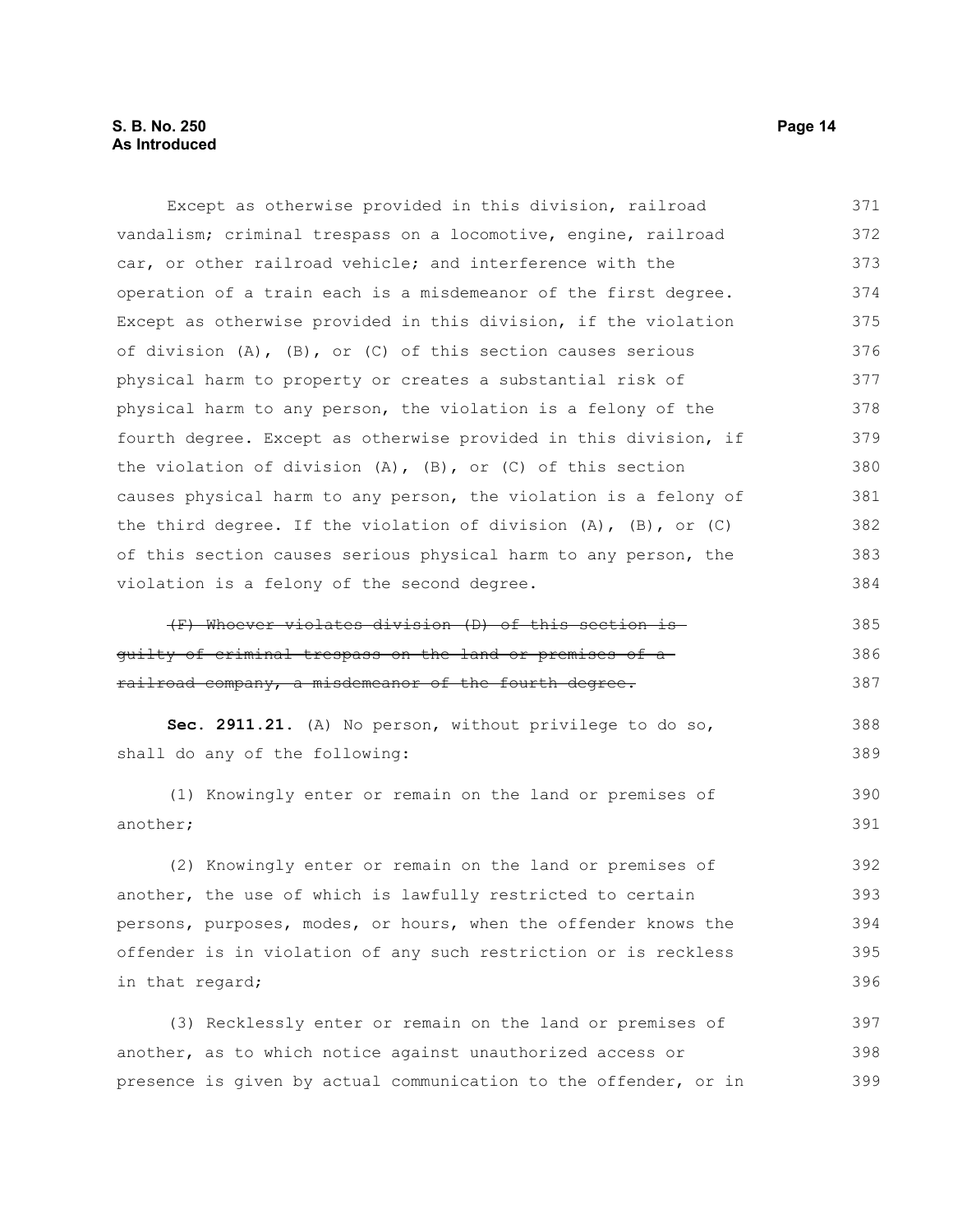a manner prescribed by law, or by posting in a manner reasonably calculated to come to the attention of potential intruders, or by fencing or other enclosure manifestly designed to restrict access; 400 401 402 403

(4) Being on the land or premises of another, negligently fail or refuse to leave upon being notified by signage posted in a conspicuous place or otherwise being notified to do so by the owner or occupant, or the agent or servant of either;

 (5) Knowingly enter, remain on, or operate a drone over the land or premises of another that contains a critical infrastructure facility and is beyond a fence, an enclosure manifestly designed to restrict access, or signs posted in a manner reasonably calculated to come to the attention of potential intruders. 408 409 410 411 412 413

(B) It is no defense to a charge under this section that the land or premises involved was owned, controlled, or in custody of a public agency.

(C) It is no defense to a charge under this section that the offender was authorized to enter or remain on the land or premises involved, when such authorization was secured by deception. 417 418 419 420

(D)(1) Whoever violates this section is guilty of criminal trespass<sub>7</sub>. Criminal trespass in violation of division (A)(1), (2), (3), or (4) of this section is a misdemeanor of the fourth degree. Criminal trespass in violation of division (A)(5) of this section is a misdemeanor of the first degree. Notwithstanding section 2929.31 of the Revised Code, any organization found guilty of complicity in a violation of division (A)(5) of this section under section 2923.03 of the 421 422 423 424 425 426 427 428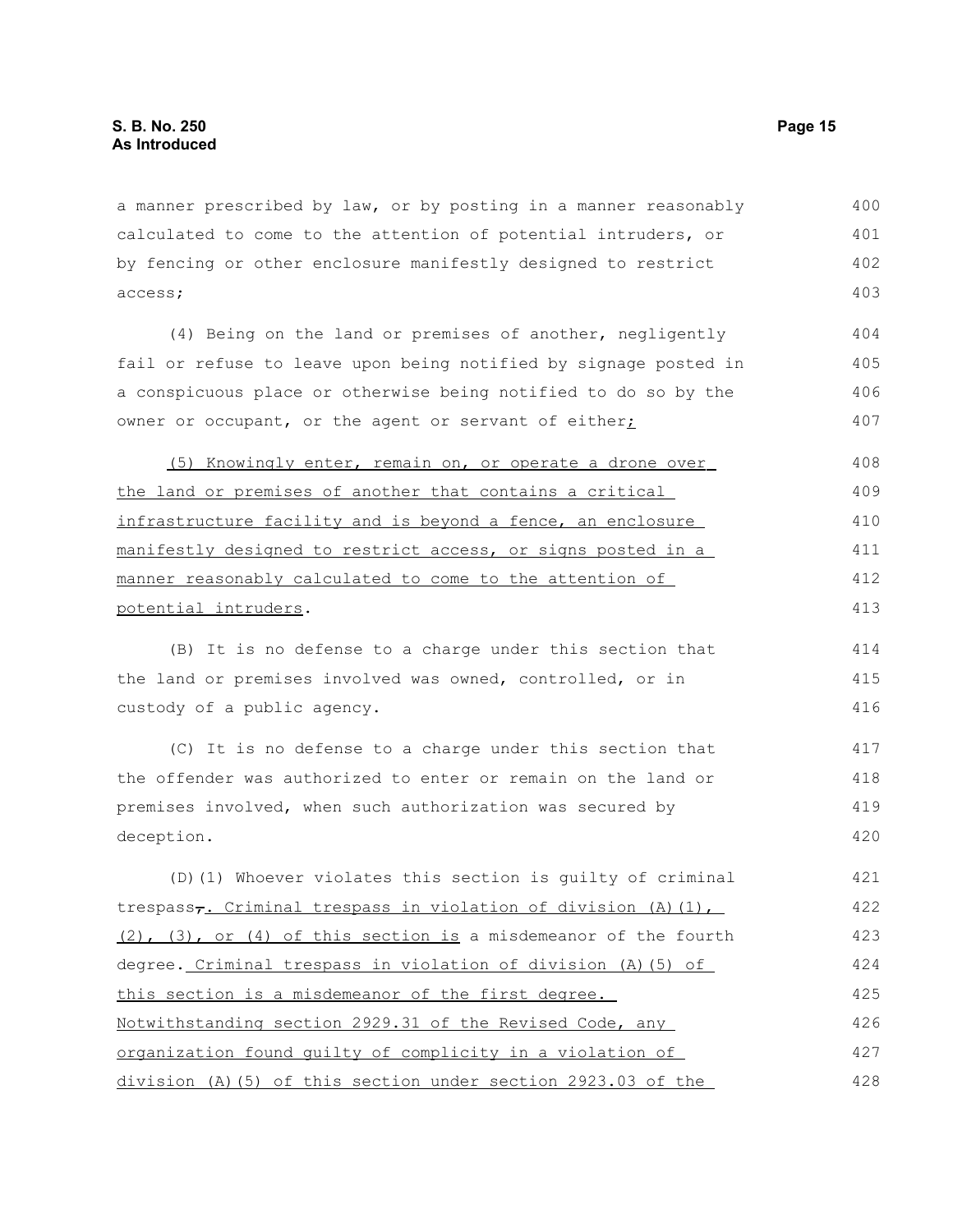Revised Code shall be punished with a fine that is ten times the maximum fine that can be imposed on an individual for a misdemeanor of the first degree. (2) Notwithstanding section 2929.28 of the Revised Code, if the person, in committing the violation of this section, used a snowmobile, off-highway motorcycle, or all-purpose vehicle, the court shall impose a fine of two times the usual amount imposed for the violation. (3) If an offender previously has been convicted of or pleaded guilty to two or more violations of this section or a substantially equivalent municipal ordinance, and the offender, in committing each violation, used a snowmobile, off-highway motorcycle, or all-purpose vehicle, the court, in addition to or independent of all other penalties imposed for the violation, may impound the certificate of registration of that snowmobile or off-highway motorcycle or the certificate of registration and license plate of that all-purpose vehicle for not less than sixty days. In such a case, section 4519.47 of the Revised Code applies. (E) Notwithstanding any provision of the Revised Code, if the offender, in committing the violation of this section, used an all-purpose vehicle, the clerk of the court shall pay the fine imposed pursuant to this section to the state recreational vehicle fund created by section 4519.11 of the Revised Code. (F) As used in this section: (1) "All-purpose vehicle," "off-highway motorcycle," and "snowmobile" have the same meanings as in section 4519.01 of the Revised Code. 429 430 431 432 433 434 435 436 437 438 439 440 441 442 443 444 445 446 447 448 449 450 451 452 453 454 455 456

(2) "Land or premises" includes any land, building, 457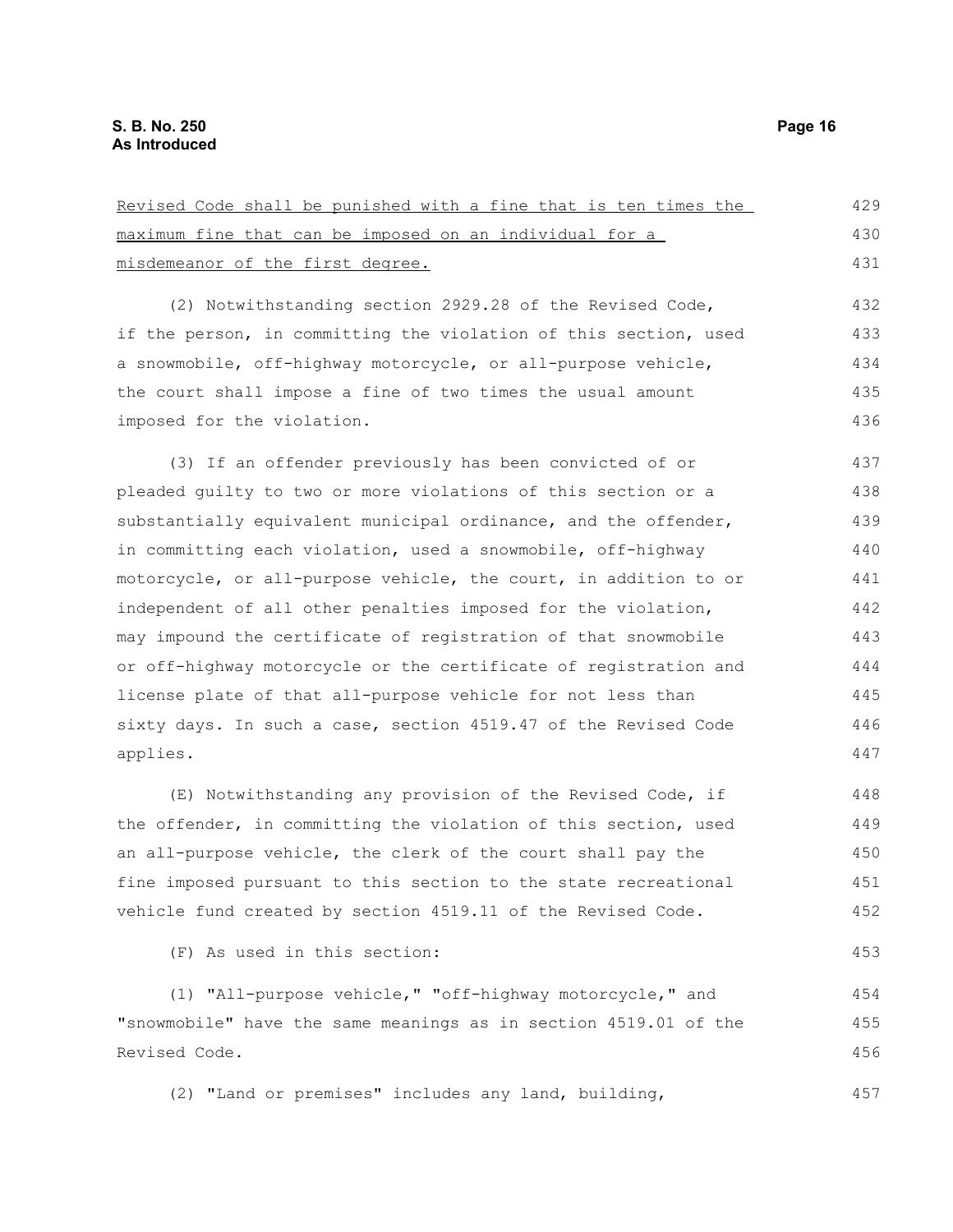| structure, or place belonging to, controlled by, or in custody   | 458 |
|------------------------------------------------------------------|-----|
| of another, and any separate enclosure or room, or portion       | 459 |
| thereof.                                                         | 460 |
| (3) "Organization" has the same meaning as in section            | 461 |
| 2901.23 of the Revised Code.                                     | 462 |
| (4) "Drone" means a powered, aerial device to which all of       | 463 |
| the following apply:                                             | 464 |
| (a) It does not carry a human operator and is operated           | 465 |
| without the possibility of direct human intervention from within | 466 |
| or on the device.                                                |     |
| (b) It uses aerodynamic forces to provide the device lift.       | 468 |
| (c) It can fly autonomously or be piloted remotely.              | 469 |
| (d) It can be expendable or recoverable.                         | 470 |
| (e) It is capable of aerial photography or video recording       | 471 |
| or equipped with a device for that purpose.                      | 472 |
| (5) "Critical infrastructure facility" means:                    | 473 |
| (a) One of the following, if completely enclosed by a            | 474 |
| fence or other physical barrier that is obviously designed to    | 475 |
| exclude intruders, or if clearly marked with signs that are      | 476 |
| reasonably likely to come to the attention of potential          | 477 |
| intruders and that indicate entry is forbidden without site      | 478 |
| authorization:                                                   | 479 |
| (i) A petroleum or alumina refinery;                             | 480 |
| (ii) An electric generating facility, substation,                | 481 |
| switching station, electrical control center, or electric        | 482 |
| transmission and distribution lines and associated equipment;    | 483 |
| (iii) A chemical, polymer, or rubber manufacturing               | 484 |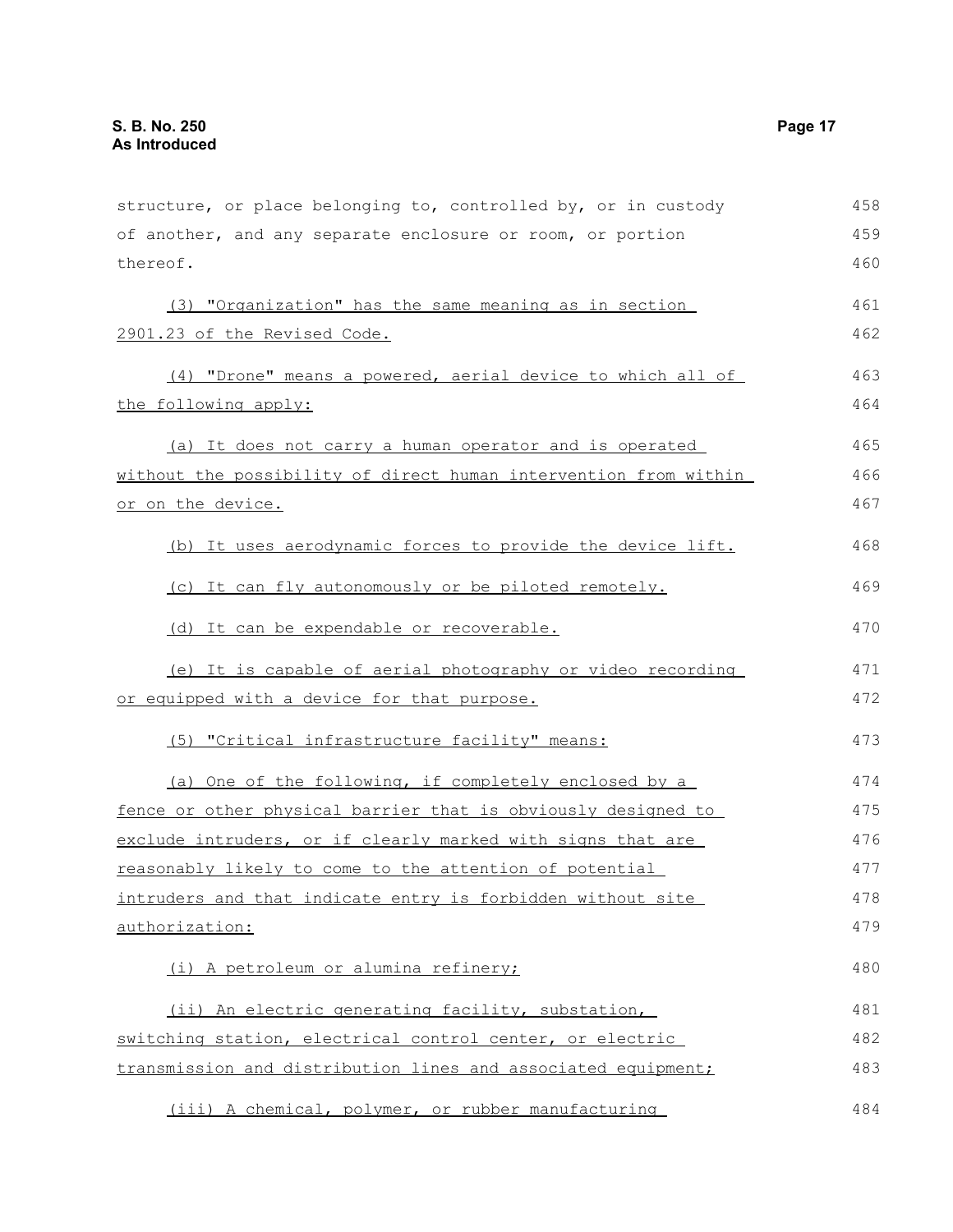facility;

(iv) A water intake structure, water treatment facility, waste water facility, drainage facility, water management facility, or any similar water or sewage treatment system; (v) A natural gas company facility or interstate natural gas pipeline, including a pipeline interconnection, gas compressor station, city gate or town border station, metering station, above-ground piping, regulator station, well, valve site, delivery station, fabricated assembly, or any other part of a natural gas storage facility involved in the gathering, storage, transmission, or distribution of gas; (vi) A telecommunications central switching office or remote switching facility or an equivalent network facility that serves a similar purpose; (vii) Wireline or wireless telecommunications infrastructure, including telecommunications towers and telephone poles and lines, including fiber optic lines; (viii) A port, trucking terminal, or other freight transportation facility; (ix) A gas processing plant, including a plant used in the 485 486 487 488 489 490 491 492 493 494 495 496 497 498 499 500 501 502 503 504

processing, treatment, or fractionation of natural gas or natural gas liquids; 505 506

 (x) A transmission facility used by a federally licensed radio or television station; 507 508

(xi) A steel-making facility that uses an electric arc furnace to make steel; 509 510

 (xii) A facility identified and regulated by the United States department of homeland security's chemical facility anti-511 512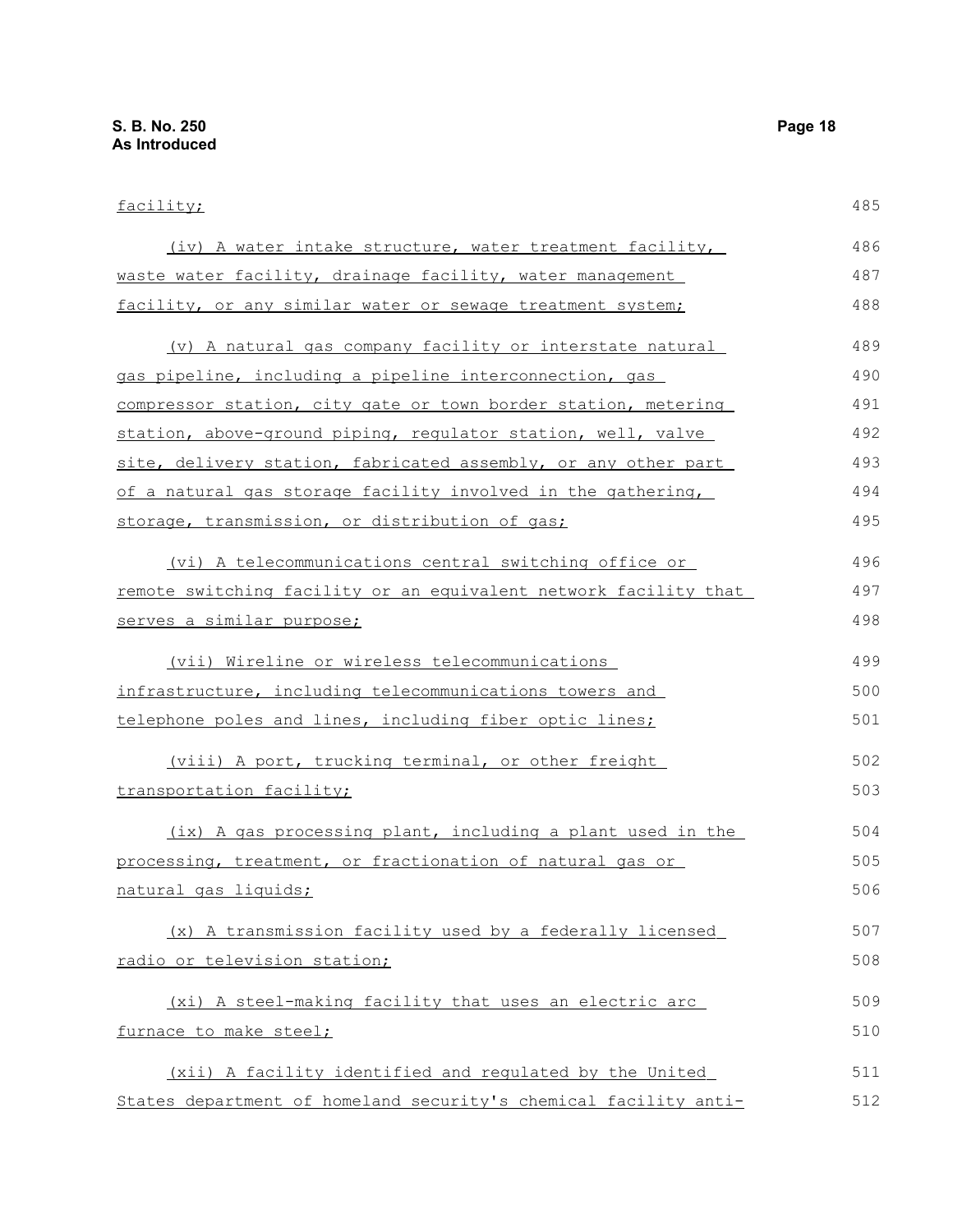| terrorism standards program under 6 C.F.R. part 27;              |     |
|------------------------------------------------------------------|-----|
| (xiii) A dam that is regulated by the state or federal           | 514 |
| government;                                                      |     |
| (xiv) A crude oil or refined products storage and                | 516 |
| distribution facility, including valve sites, pipeline           | 517 |
| interconnections, pump station, metering station, below- or      | 518 |
| above-ground pipeline, or piping and truck loading or off-       | 519 |
| <u>loading facility;</u>                                         | 520 |
| (xv) A video service network and broadband infrastructure,       | 521 |
| including associated buildings and facilities, video service     | 522 |
| headends, towers, utility poles, and utility lines such as fiber | 523 |
| optic lines. As used in this division, "video service network"   | 524 |
| has the same meaning as in section 1332.21 of the Revised Code.  | 525 |
| (b) Any above-ground portion of an oil, gas, hazardous           | 526 |
| liquid or chemical pipeline, tank, or other storage facility     | 527 |
| that is enclosed by a fence or other physical barrier or is      | 528 |
| clearly marked with signs prohibiting trespassing that are       | 529 |
| reasonably likely to come to the attention of potential          | 530 |
| intruders;                                                       | 531 |
| (c) With respect to a video service network or broadband         | 532 |
| or wireless telecommunications infrastructure, the above ground  | 533 |
| portion of a facility installed in a public right-of-way on a    | 534 |
| utility pole or in a conduit;                                    | 535 |
| (d) Any railroad property.                                       | 536 |
| Sec. 2911.211. $(A)$ $(1)$ No person shall enter or remain on    | 537 |
| the land or premises of another with purpose to commit on that   | 538 |
| land or those premises a misdemeanor, the elements of which      | 539 |
| involve causing physical harm to another person or causing       | 540 |
| another person to believe that the offender will cause physical  | 541 |